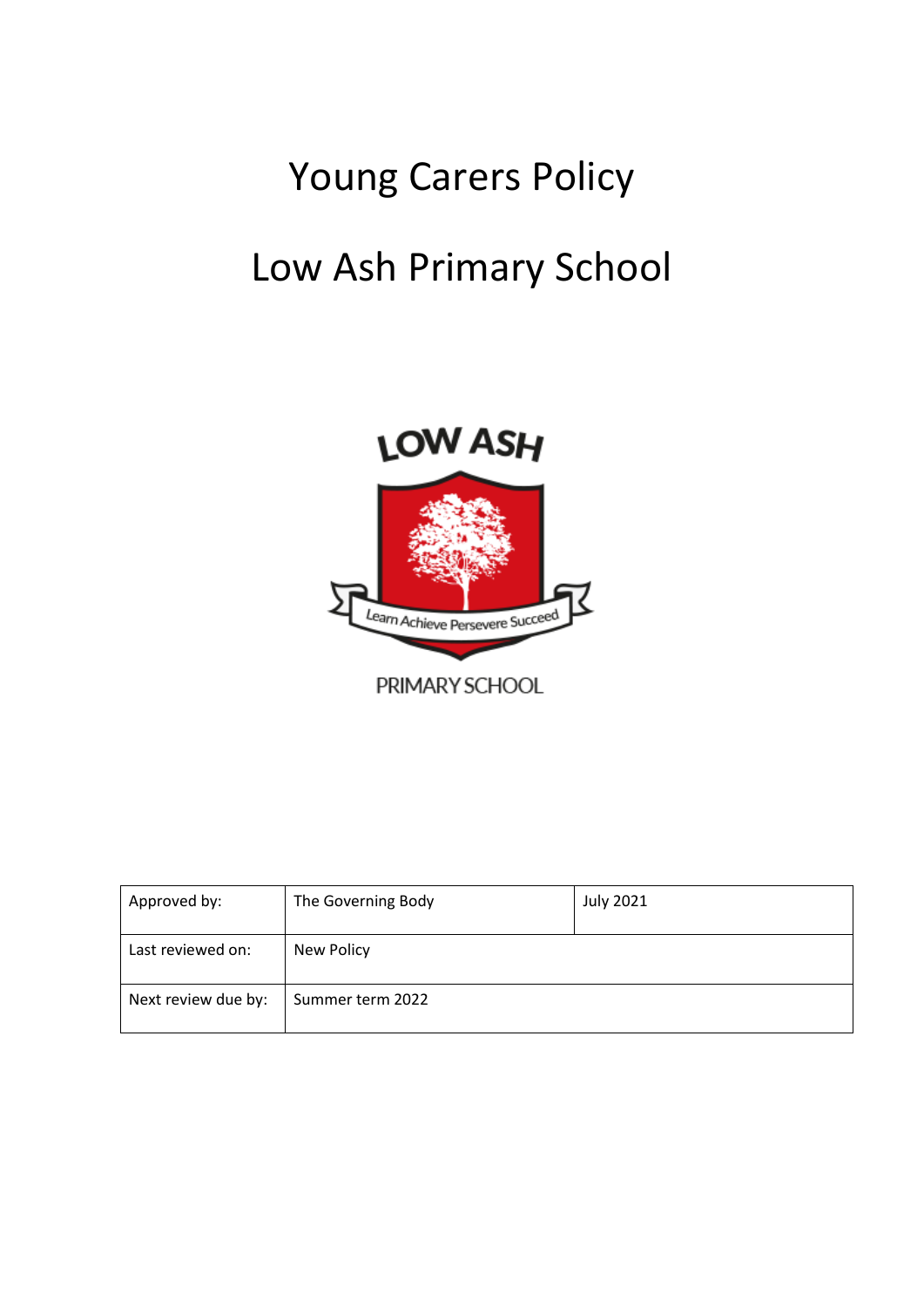# **Contents:**

[Statement of intent](#page-2-0)

- 1. [Legal framework](#page-3-0)
- 2. [Definition](#page-3-1)
- 3. <u>Issues faced by young carers</u>
- 4. [Identifying young carers](#page-4-1)
- 5. [Young carers and the school](#page-5-0)
- 6. [Providing support](#page-6-0)
- 7. Monitoring and review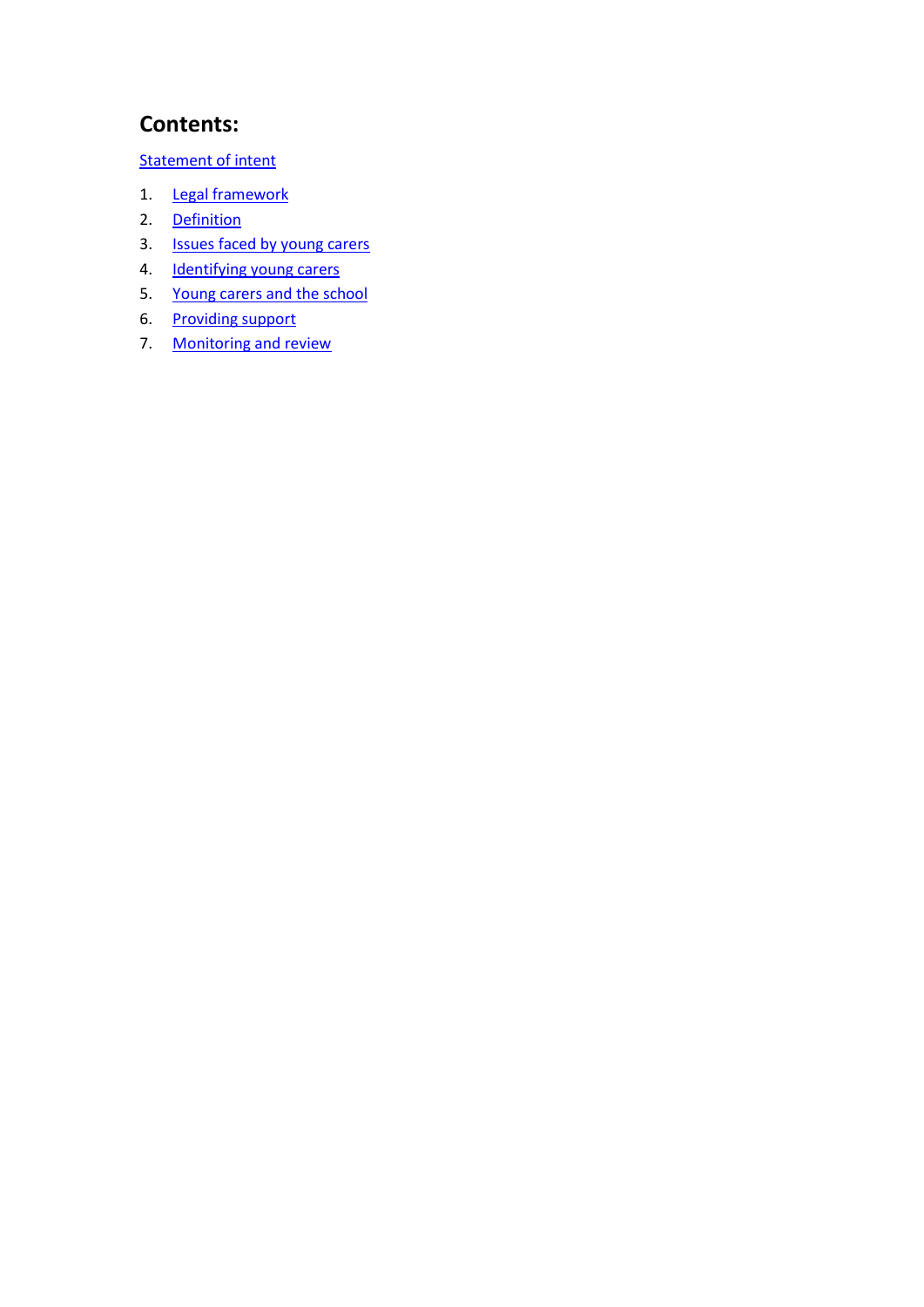# <span id="page-2-0"></span>**Statement of intent**

At Low Ash Primary School, we aim to provide a community for pupils which keeps them safe, supports their creativity and enables them to meet their full potential.

The school is committed to supporting young carers' access to a full education. This policy will be implemented by all staff members in order to ensure young carers at our school are identified and offered appropriate support to access the education to which they are entitled.

The aim of this policy is to raise awareness among school staff about the needs of young carers and to support them in establishing a whole-school approach to address the issues that may arise within a school setting.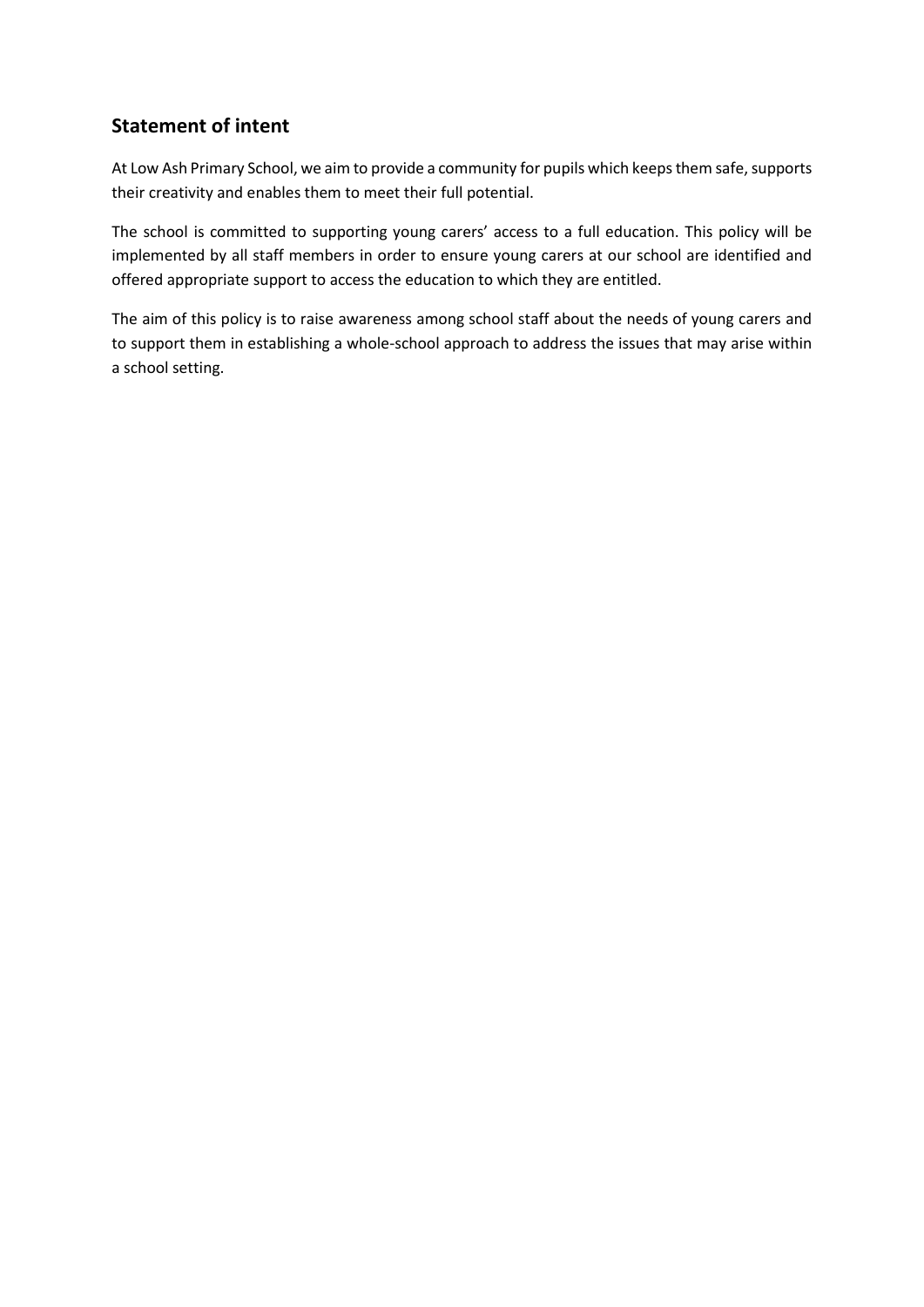## <span id="page-3-0"></span>**1.** Legal framework

- 1.1. This policy has due regard to statutory legislation and guidance, including, but not limited to, the following:
	- Children Act 2004
	- Education Act 2011
	- Equality Act 2010
	- Carers (Equal Opportunities) Act 2004
	- Carers (Recognition and Services) Act 1995
	- Children and Families Act 2014
	- Care Act 2014
	- The Young Carers (Needs Assessments) Regulations 2015
	- DfE (2011) 'Improving support for young carers family focused approaches'
	- DfE (2016) 'The lives of young carers in England'

# <span id="page-3-1"></span>**2.** Definition

- 2.1. A young carer is someone who is under 18 years of age who provides regular and ongoing care to a family member who is physically or mentally ill, has a disability, or misuses substances.
- 2.2. A young carer will take on additional responsibilities to those appropriate to their age and development.
- 2.3. Young carers may be primary carers, such as caring for a parent, or a secondary carer, such as helping to care for a sibling.
- 2.4. A young carer becomes vulnerable when the level of care-giving and responsibility to the person in need of care becomes excessive or inappropriate for that child and risks jeopardising their emotional or physical wellbeing, educational achievement and life chances.
- 2.5. A young carer may undertake some or all of the following:
	- Practical tasks
	- Physical care
	- Personal and intimate care
	- Emotional support
	- Household management
	- Looking after siblings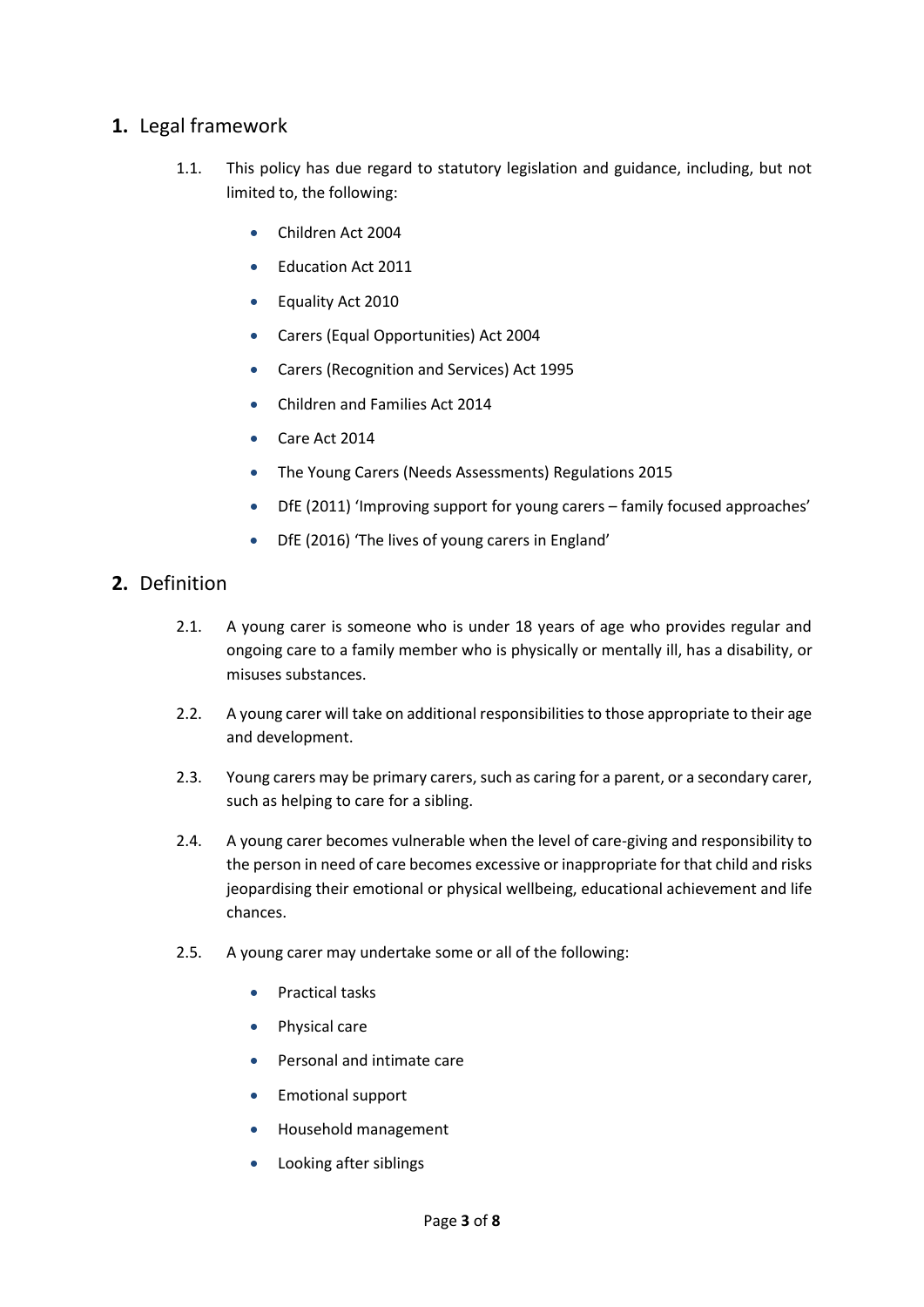- **Interpretation**
- Administering medication

#### <span id="page-4-0"></span>**3.** Issues faced by young carers

- 3.1. Caring responsibilities can impact on young people's education in a number of different ways including, but not limited to, the following:
	- **Lateness**
	- Tiredness
	- Non-attendance
	- Late or no submission of homework
	- Not participating in extra-curricular activities and school events
	- Experiencing bullying or isolation
	- Underachieving academically
	- Poor education or career choices
- 3.2. Young carers may exhibit challenging behaviour in environments away from home in order to offset the fact that they have to take on adult responsibilities and behave in an adult fashion within the home.
- 3.3. Many young carers may be unable to develop friendships outside of school, due to reasons such as being unable to invite friends to their home, restricting the development of a pupil's social skills.
- 3.4. Some young carers carry out tasks for which they are physically ill equipped, which can impact on their overall health. Long-term caring responsibilities can also impact significantly on the mental health of young people, which like their physical health, can lead to poor attendance.
- 3.5. Some families will be dependent solely on state benefits, affecting their ability to afford proper school clothing and/or extra-curricular activities, such as school trips.
- 3.6. Families involving a young carer may be unwilling or unable to attend school functions, leading to them becoming more isolated from the school environment and unaware of issues that the young carer may be experiencing.

#### <span id="page-4-1"></span>**4.** Identifying young carers

- 4.1. During the school enrolment process for new pupils, the school will:
	- Identify parents or family members who have disabilities or other long-term physical or mental health conditions.
	- Clarify whether the pupil has caring responsibilities.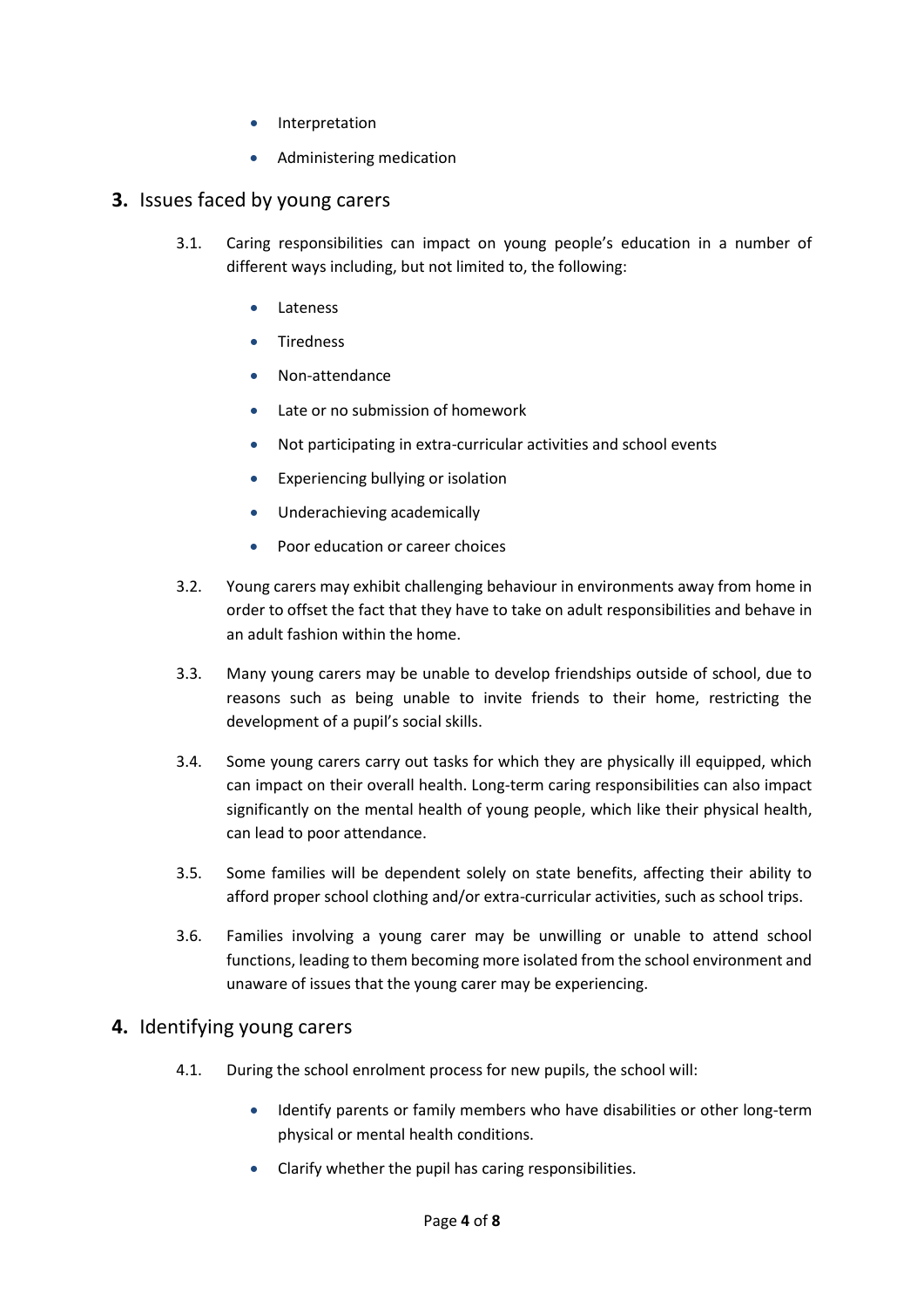- Identify whether the young carer has any additional needs that need to be supported, e.g. any SEND or social, emotional and mental health (SEMH) needs.
- Establish individual pupil plans to recognise the child's specific needs as a young carer.
- 4.2. Where appropriate, a young carer may be referred to other support agencies for a needs assessment.
- 4.3. The school will continuously bear in mind that where a parent has a disability, mental health or substance abuse issue, the pupil might be the carer whilst showing none of the indicative signs of a young carer.

## <span id="page-5-0"></span>**5.** Young carers and the school

- 5.1. The Inclusion Leader, Janina Grimshaw, is the main point of contact for young carers in the school. This appointed person is responsible for:
	- Ensuring that young carers have the same access to a full education and career choices as their peers.
	- Promoting and coordinating the support young carers need.
	- Liaising with other agencies as appropriate, including adult services.
- 5.2. It is important that staff members can effectively identify young carers and that young carers feel that they can ask for help; therefore, raising awareness among staff and pupils about the issues relating to young carers and what support is available is vital.
- 5.3. In order to ensure that staff members understand the issues faced by young carers, training and ongoing professional development about the matter is provided for staff and the governing board.
- 5.4. Staff members will keep up-to-date with national and local developments, legislation and guidance affecting young carers and their families.
- 5.5. The school aims to create a welcoming and friendly environment for all pupils, in which young carers feel comfortable to discuss their situation.
- 5.6. The school will publish clear information regarding how pupils and their families can access support.
- 5.7. The governing body will make provision for inclusive policies and practices that support young carers and promote good communication with their families.
- 5.8. The curriculum, primarily PSHE lessons, will be used to promote a full understanding, acceptance of, and respect for, issues such as the work of young carers.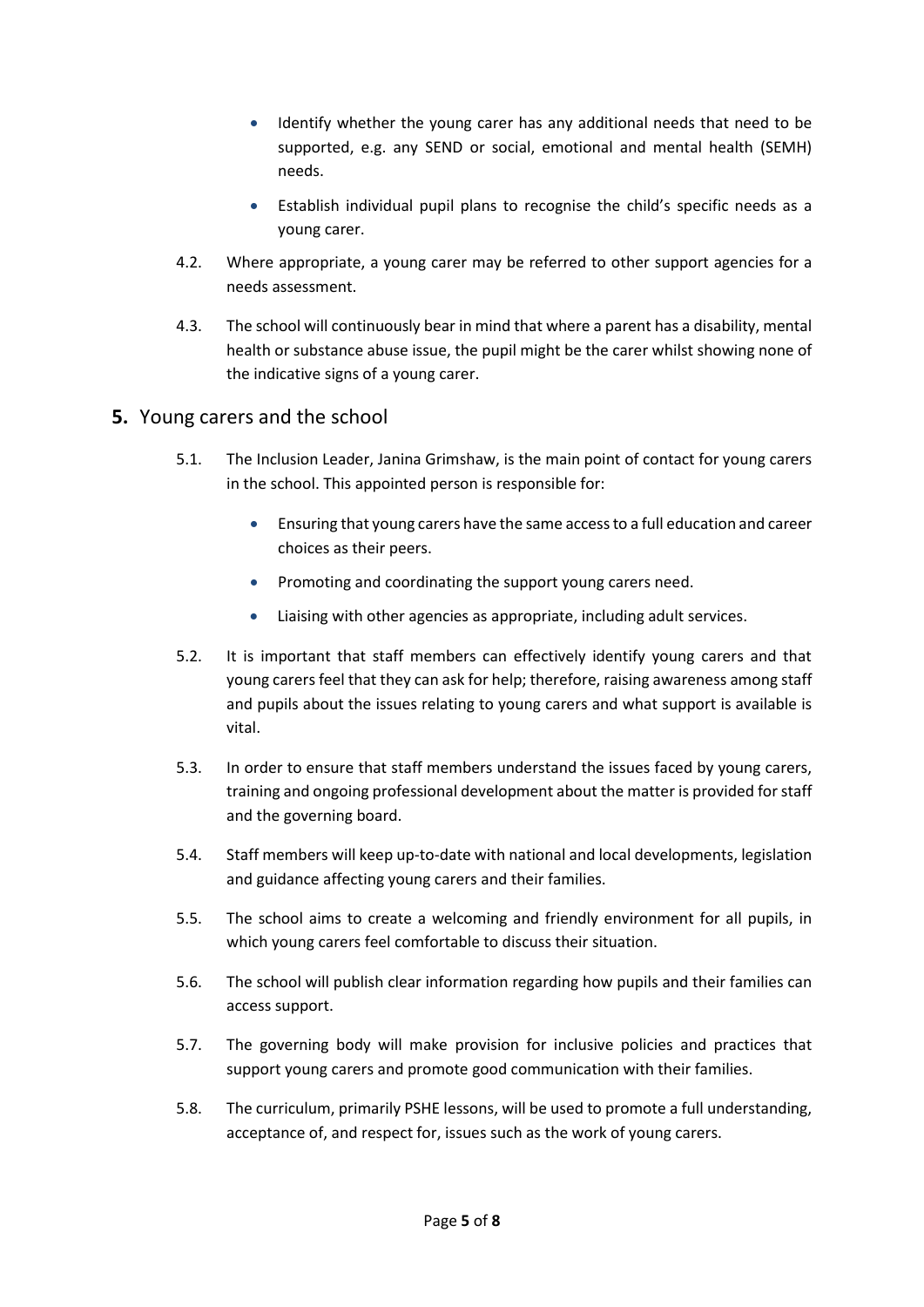- 5.9. The school premises are accessible to people with disabilities and/or illnesses, offering additional support to enable them to attend parents' evenings and other school events.
- 5.10. Staff members will not discuss a young carer's personal situation and related arrangements in front of their peers.
- 5.11. The school will follow child protection procedures regarding any pupil who they believe to be at risk of significant harm due to inappropriate levels of caring.

#### <span id="page-6-0"></span>**6.** Providing support

- 6.1. The Inclusion Leader or Learning Mentor will meet with young carers on a regular basis and will liaise with teachers regarding difficulties, attendance and deadlines.
- 6.2. The Inclusion Leader will ensure that existing individual pupil plans recognise the pupil's specific needs as a young carer.
- 6.3. The school offers support to the pupil and their family during the transition process, sharing agreed information with their new school, where appropriate.
- 6.4. Additional support is offered in order to remove any communication barriers with parents, allowing them to be fully engaged with the education of their child.
- 6.5. Targeted early interventions are used in order to provide support to young carers, ensuring that they are able to reach their full potential.
- 6.6. The school uses and evaluates data effectively in order to identify and monitor the progress made by young carers, and reviews plans accordingly.
- 6.7. Calls home during the school day or during school residentials may be offered, with the intention of reducing any worry the young carer may have about a family member.
- 6.8. Where appropriate, homework deadlines for young carers will be negotiated.
- 6.9. Where appropriate, the school will schedule around young carers' duties, such as ensuring access to preferred after-school clubs.
- 6.10. Where parents are unable to physically attend parents' evening due to their disability, medical condition or substance abuse, home visits or virtual meetings will be considered where necessary.
- 6.11. Young carers are provided with opportunities to speak to someone in private regarding their role as a young carer.
- 6.12. Staff members treat young carers in a sensitive and child-centred way, upholding confidentiality.